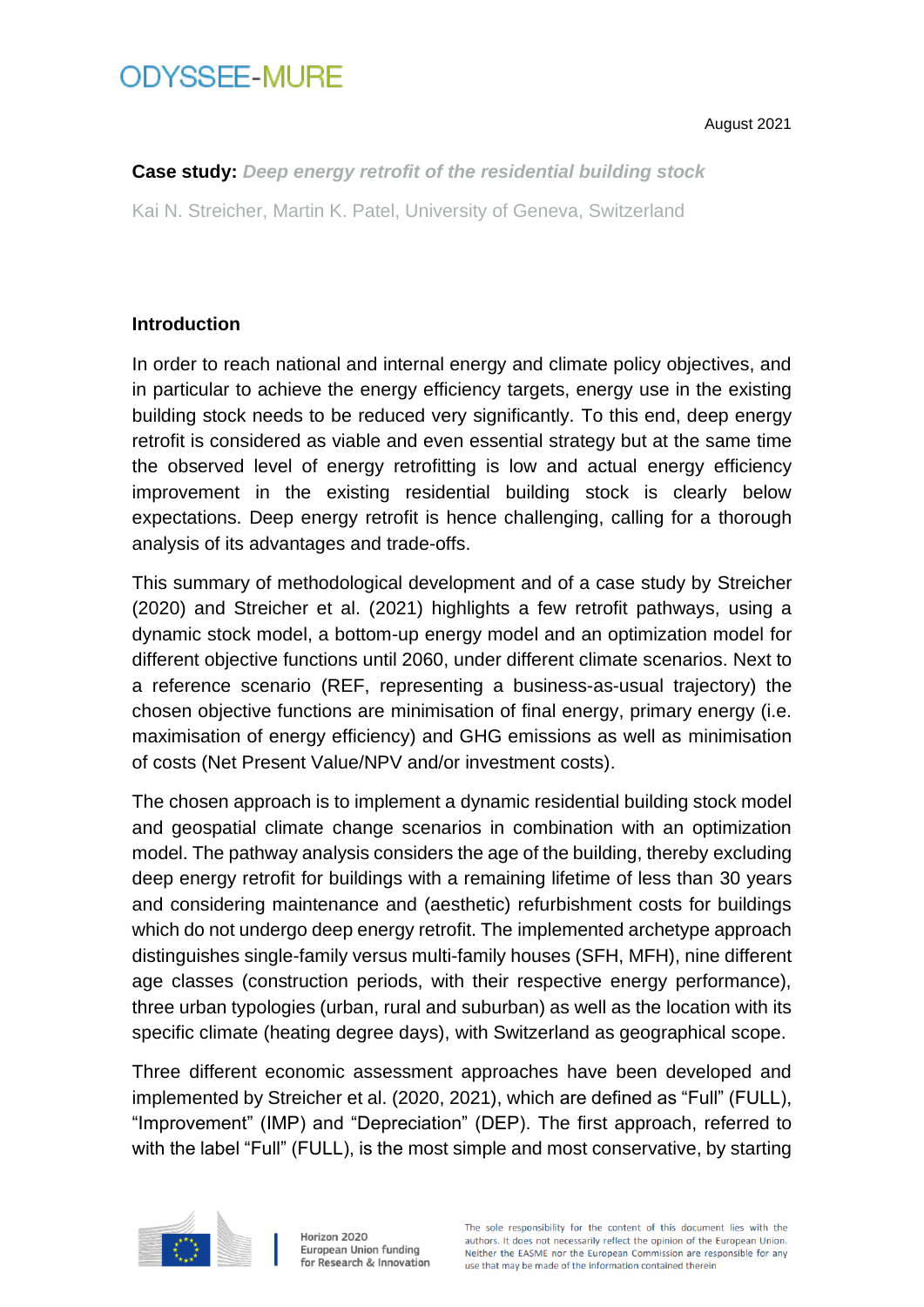August 2021

from the premise that the full retrofit cost is paid by the owner and should therefore be compensated by the reduced energy cost. However, several scholars argue that this approach should not be applied to older buildings, since they anyway require a refurbishment in order to maintain adequate living conditions. In the second approach, hereafter referred to with the label "Improvement" (IMP), the costs not related to energy use (e.g. cost for painting the facade) are deducted from the full cost. As a consequence, only the cost related to the improvement of the thermal performance are taken into account. However, this approach implicitly assumes that the retrofit of the building elements occurs at the end of their economic lifetime and that it would have anyway been necessary to take action. Furthermore, this strategy does not consider inertia as a consequence of barriers and it might conflict with ambitious energy and climate policy targets, not allowing to wait until the end of the lifetime. The third approach, hereafter referred to with the label "Depreciation" (DEP), is used in order to take into account that old building elements can still have an economic value at the end of their economic lifetime (this intrinsic value explains, in part, why owners do not necessarily immediately refurbish or retrofit their building once it has reached the end of its lifetime) and in order to capture the higher cost of early replacement of building elements (the earlier the replacement, the more costly). All three approaches have their justification but we consider the DEP approach most adequate (for long-term scenario modelling) and most realistic.

Several other assumptions strongly influence the outcome, namely the considered default discount rate of 3%, a default salvage value of 20% (for building components), the  $CO<sub>2</sub>$  levy (currently 96 CHF/t  $CO<sub>2</sub>$  in CH) and the assumed time horizon of 30 years.

#### **Findings**

Despite the replacement of old by new buildings, energy demand and greenhouse gas (GHG) emissions in the reference scenario (REF) without deep energy retrofitting are likely to decrease by only about 25%, while incurring investments of 2–3 billion CHF/a. This reduction will not be sufficient to even get close to the Swiss targets of 60% energy demand reduction and net zero greenhouse gas emission target for 2050.

Among the retrofit pathways based on optimization the strategy that aims for lowest investment cost is found to result in too low retrofit activity and would subsequently lead to low energy and greenhouse gas savings. In contrast, a

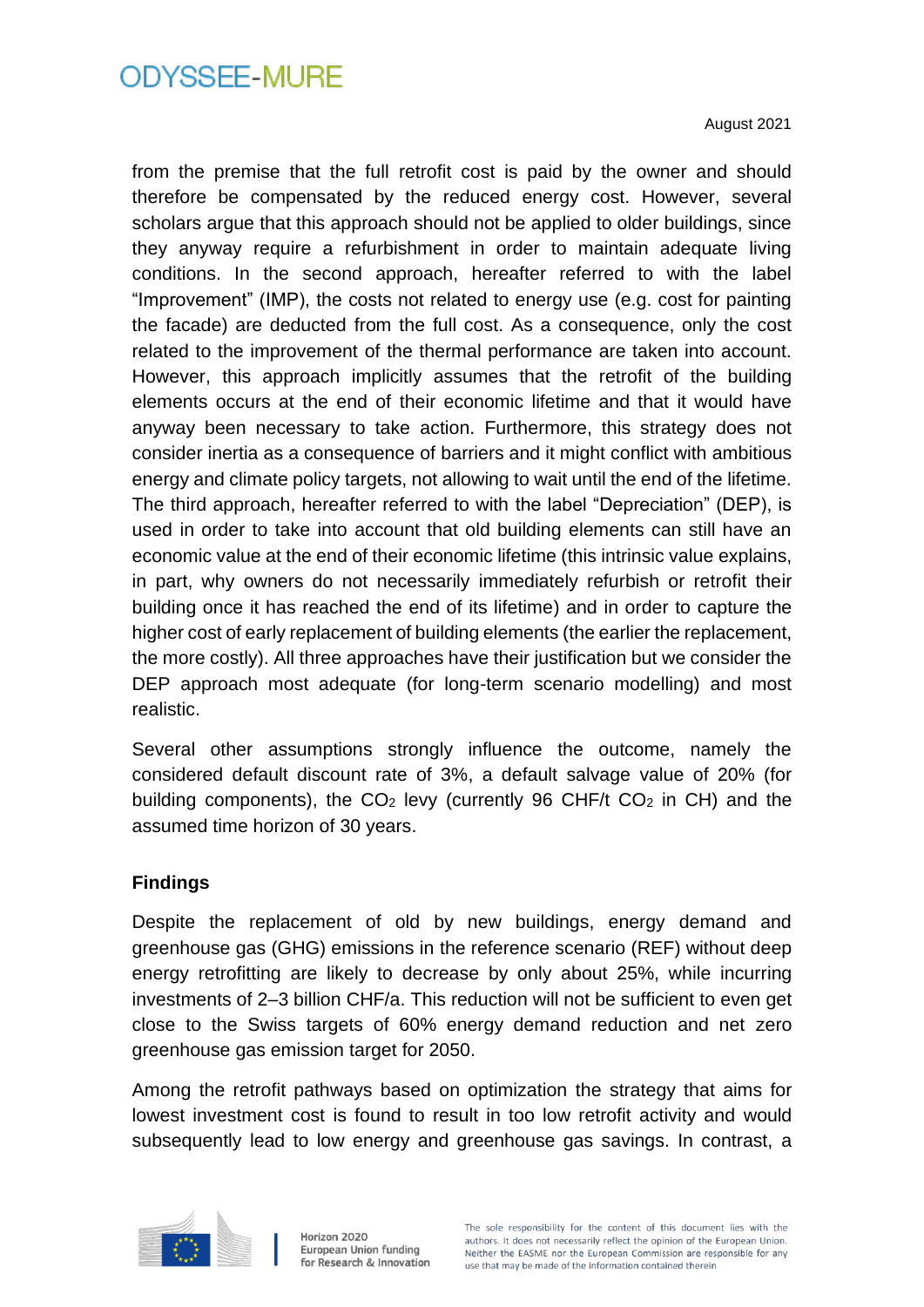August 2021

strategy that aims for maximum savings would lead to a very high saving potential up to 60% for final energy and 90% for GHG emissions, regardless whether greenhouse gas emissions, final energy or primary energy is targeted.

However, this high reduction potential comes with the drawback of very high full investment cost of up to 9 billion CHF/a, resulting in levelized cost of GHG abatement of around 182 CHF/t CO<sub>2</sub> (according to the DEP approach). If instead the cost-optimal retrofit pathway is chosen (based on the maximization of the net present value), only moderate trade-offs between required investment cost and greenhouse gas savings are to be expected. Such a pathway could reach GHG savings of 77% with specific cost in the range of -140 CHF/t CO<sub>2</sub> (according to the DEP approach; negative value to indicate profitability, i.e. win-win strategy). This indicates that there is a moderate trade-off for the cost-optimal pathway to the achievable savings in energy and environmental impacts.

Apart from providing overarching results the modelling framework allows to pinpoint which type of measure should be prioritized for which archetype at which point in time (see Figure A1 and Figure A2 in the appendix).

#### **Discussion and Conclusions**

GHG emissions reduction has been regarded as one of the primary objectives of energy and climate policy and the GHG-optimal pathway in the DEP approach can therefore serve as good indication of the technical potential of deep energy retrofitting, leading to a reduction of 89% in 2050 (the pattern is similar for final and primary energy savings). The cost-optimal pathway on the other hand leads to a smaller reduction of 70%, but fits well to intermediate scenarios in terms of energy savings and GHG emission reduction, while at the same time being economically attractive. This pathway can hence be interpreted as the costoptimal saving potential of retrofitting the building stock.

The results indicate that early and deep energy retrofit is beneficial both from an environmental as well as cost-optimal perspective. This is a very important insight that highlights the need to increase the current retrofit rate as rapidly as possible in the Swiss residential stock and to encourage the implementation of high quality and high performance energy retrofit. Interestingly, these conclusions have been found to be independent of climate change scenarios. However, the choices of retrofit options for different building groups differ from each other, with the maximum greenhouse gas saving pathway addressing first older and shorter lasting buildings, whereas the most economical pathways focus mainly on long

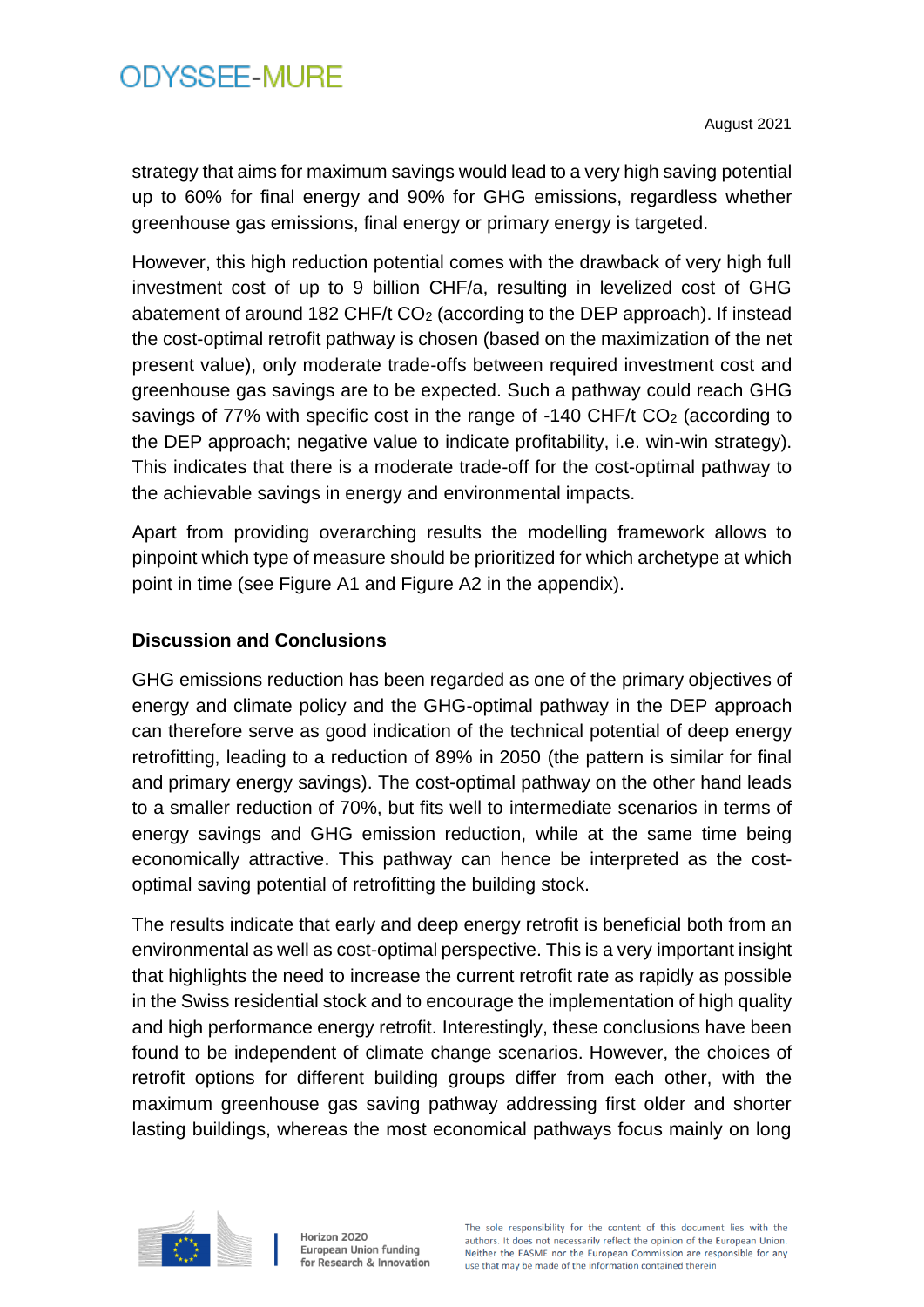August 2021

lasting buildings across all construction periods (see Figure A1 in the Appendix). The achievable level of implementation is subject to the maximum retrofit rate. However, the sensitivity analysis showed that an increase in the maximum retrofit rate would not substantially change the technical potential in the GHG-optimal pathway. This indicates that the assumed maximum retrofit rate of 2% per year would be sufficient to reach very high energy savings.

Exclusive profit orientation as represented by the FULL approach is leading to a very small number of economically viable retrofit options. In other words, deep energy retrofit is too expensive to allow saved energy costs cover the full investment (which, if viable, would be the most attractive business case). Systematic energy retrofitting following the natural refurbishment cycles (retrofit at end of the economic lifetime, thereby only considering the incremental costs compared to the reference), as implemented by the IMP approach, offers the most economically viable options. However, it might not be possible to overcome all related barriers of following always the refurbishment cycles and this IMP approach conflicts with ambitious energy and climate policy, which may make it necessary to consider the DEP approach. At the expense of reduced economic viability, the DEP approach allows to capture early energy retrofit strategies and the intrinsic asset value of buildings.

In spite of the gradually increasing share of new efficient buildings in the stock and despite a warmer climate in the future, non-existent or only partial retrofit activity would not allow to reduce the environmental impacts by more than 25% until 2060. Moreover, the results indicate that this pathway (REF) would not be economically beneficial. Only an early and deep energy retrofit pathway leads to cost-optimal energy and GHG savings in the next decade. At the same time deep energy retrofit implies high investment costs and long payback times, explaining why it is not a highly attractive business case. A retrofit pathway aiming for maximum reduction in environmental impacts would lead to a large trade-off concerning the required investment cost (compared to the least investment cost pathway) and a moderate trade-off for the economic viability compared to the cost-optimal pathway. These results hence indicate that the cost-optimal pathway is the best compromise between economic and environmental aspects, with moderate trade-offs in relation to the achievable reduction potential.

It should be noted that these analyses ignore external costs (e.g. avoided costs related to floods, storms and other climate-induced damage) which – if included – would lead to more favourable results. At the same time the various barriers

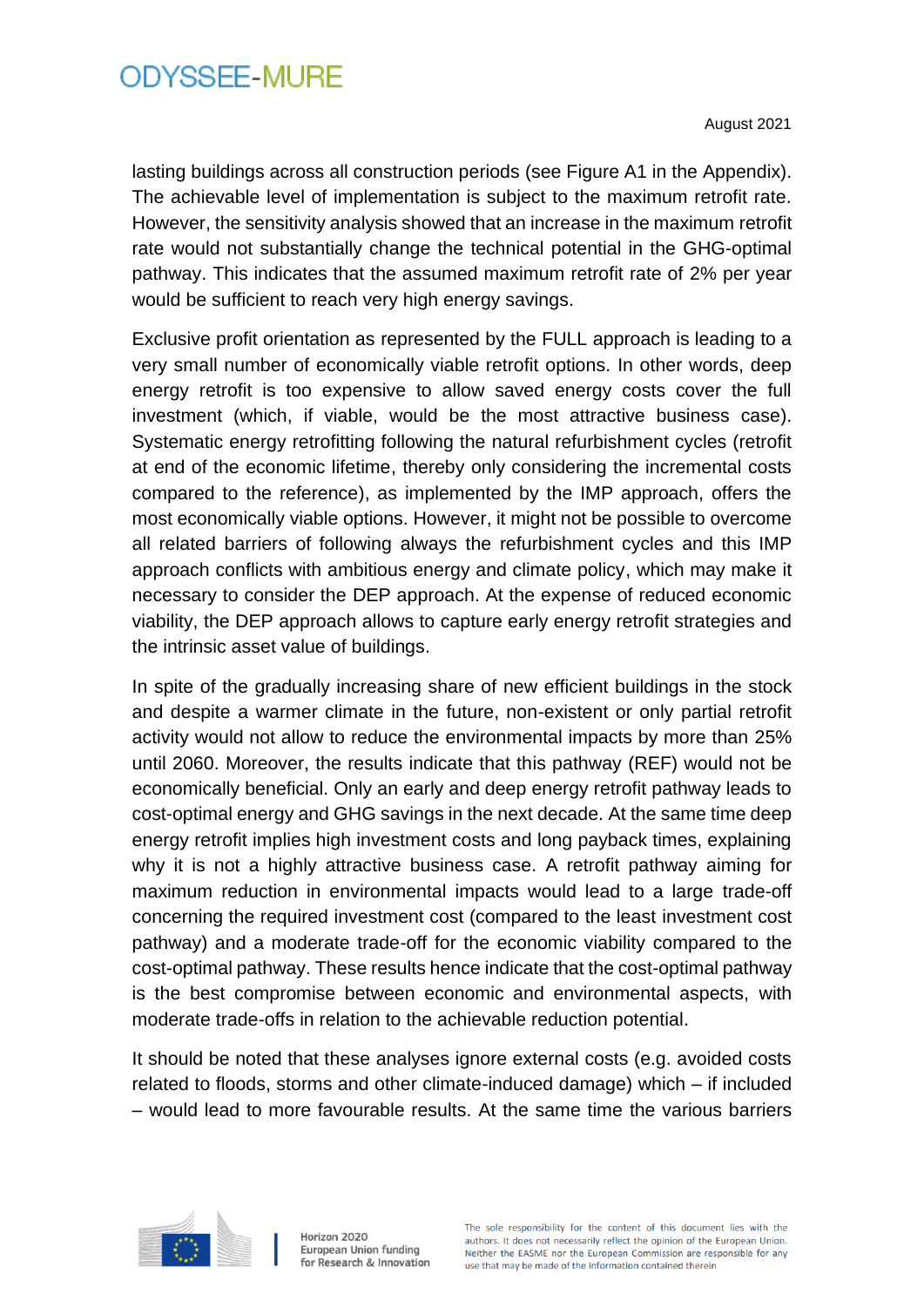related to the full exploitation of total potential are neither considered (lord-tenant problem, risk aversion, lacking access to capital etc.).

To conclude, while not representing a "low-hanging fruit", deep energy and early retrofit can be cost-effective while saving very significant amounts of energy. Mobilizing this potential is not straightforward due to the high investment costs and the very long amortisation times. Consequently substantial policy support will be required in order to implement deep energy retrofit at large scale. If systematically put into practice, deep energy retrofit has a very important role to play in the energy system. This is a consequence not only of the direct effects we focussed on in this section but also due to indirect effects and co-benefits including, for example, the contribution to higher renewable energy shares, to larger self-sufficiency and to reduced reinforcement costs for electric grids (esp. of relevance for electrification using heat pumps).

#### **References**

- Kirchner, A.; Bredow, D.; Ess, F.; Grebel, T.; Hofer, P.; Kemmler, A.; Ley, A.; Piégsa, A.; Schütz, N.; Strassburg, S.; Struwe, J.; Keller, M.: Die Energieperspektiven für die Schweiz bis 2050. Energienachfrage und Elektrizitätsangebot in der Schweiz 2000 - 2050, Prognos AG, Bundesamt für Energie, 2012 [http://www.bfe.admin.ch/php/modules/publikationen/stream.php?extlang=de](http://www.bfe.admin.ch/php/modules/publikationen/stream.php?extlang=de&name=de_892303521.pdf&endung=Energieperspektiven%202050) [&name=de\\_892303521.pdf&endung=Energieperspektiven%202050](http://www.bfe.admin.ch/php/modules/publikationen/stream.php?extlang=de&name=de_892303521.pdf&endung=Energieperspektiven%202050)
- Streicher, K.N.: Cost-effective energy retrofit at national building stock level: Data-driven archetype modelling of the techno-economic energy efficiency potential in the Swiss residential sector. Ph.D. thesis, Univ. Genève, 2020, no. Sc. 5537,<https://archive-ouverte.unige.ch/unige:148611>
- Streicher, K.N.; Berger, M.; Panos, E.; Narula, K.; Soini, M.C.; Patel, M.K.: Optimal building retrofit pathways considering stock dynamics and climate change impacts. Energy Policy, Volume 152, May 2021

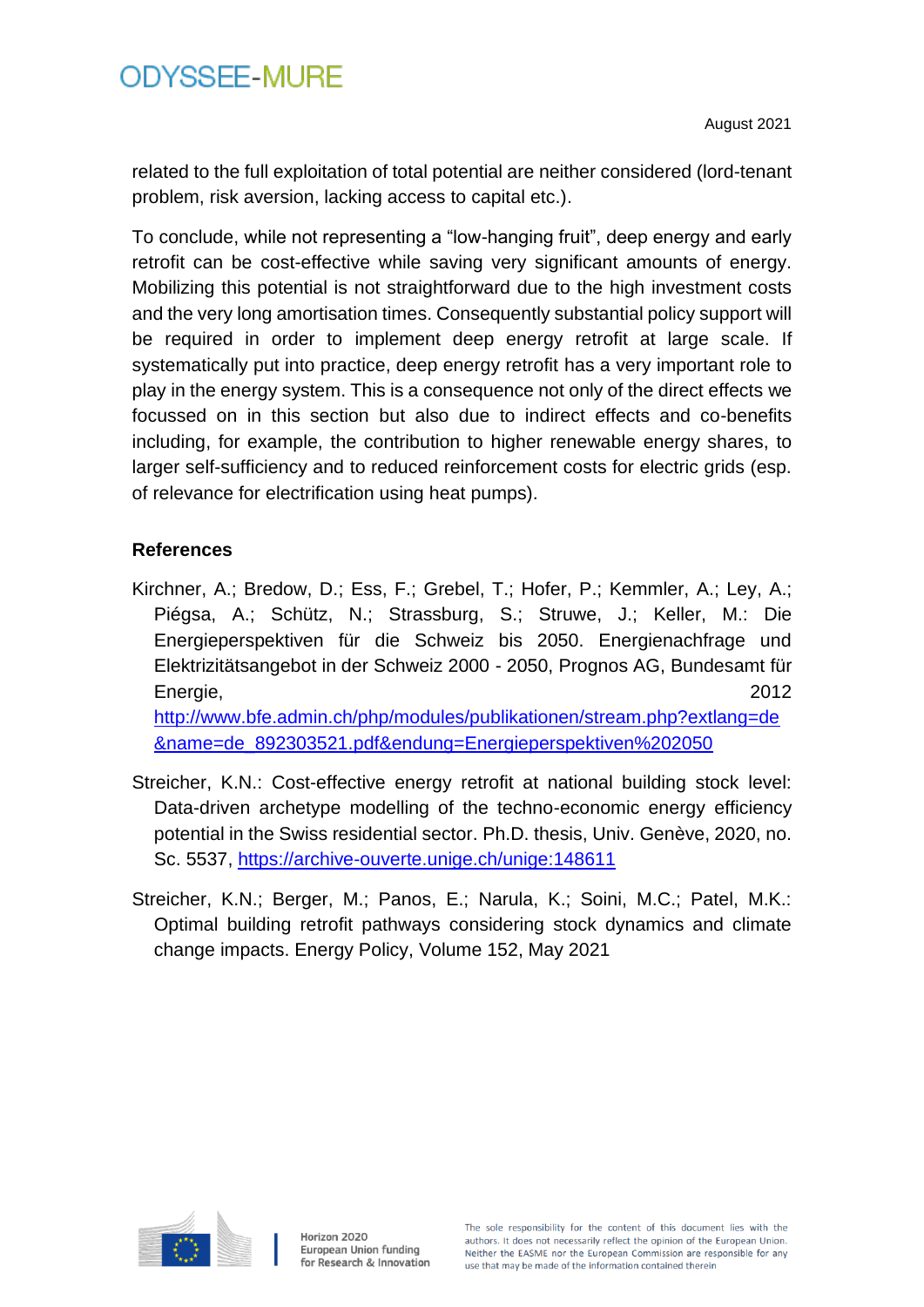August 2021



### **Appendix**

**Fig. A1 (reproduced from Streicher et al., 2020, 2021)** Choice of retrofit options among archetypes for the most economic (max. NPV) and the highest GHG saving retrofit pathway (pattern of results for final energy and primary energy is very similar to the results for GHG emissions presented here). The length of each horizontal bar represents the total amount of Energy Reference Area (ERA) either refurbished (white) or retrofitted (marked by a colour gradient for the retrofit periods). Results are shown for the DEP approach in the RCP 4.5 climate scenario.



Horizon 2020 European Union funding for Research & Innovation The sole responsibility for the content of this document lies with the authors. It does not necessarily reflect the opinion of the European Union. Neither the EASME nor the European Commission are responsible for any use that may be made of the information contained therein